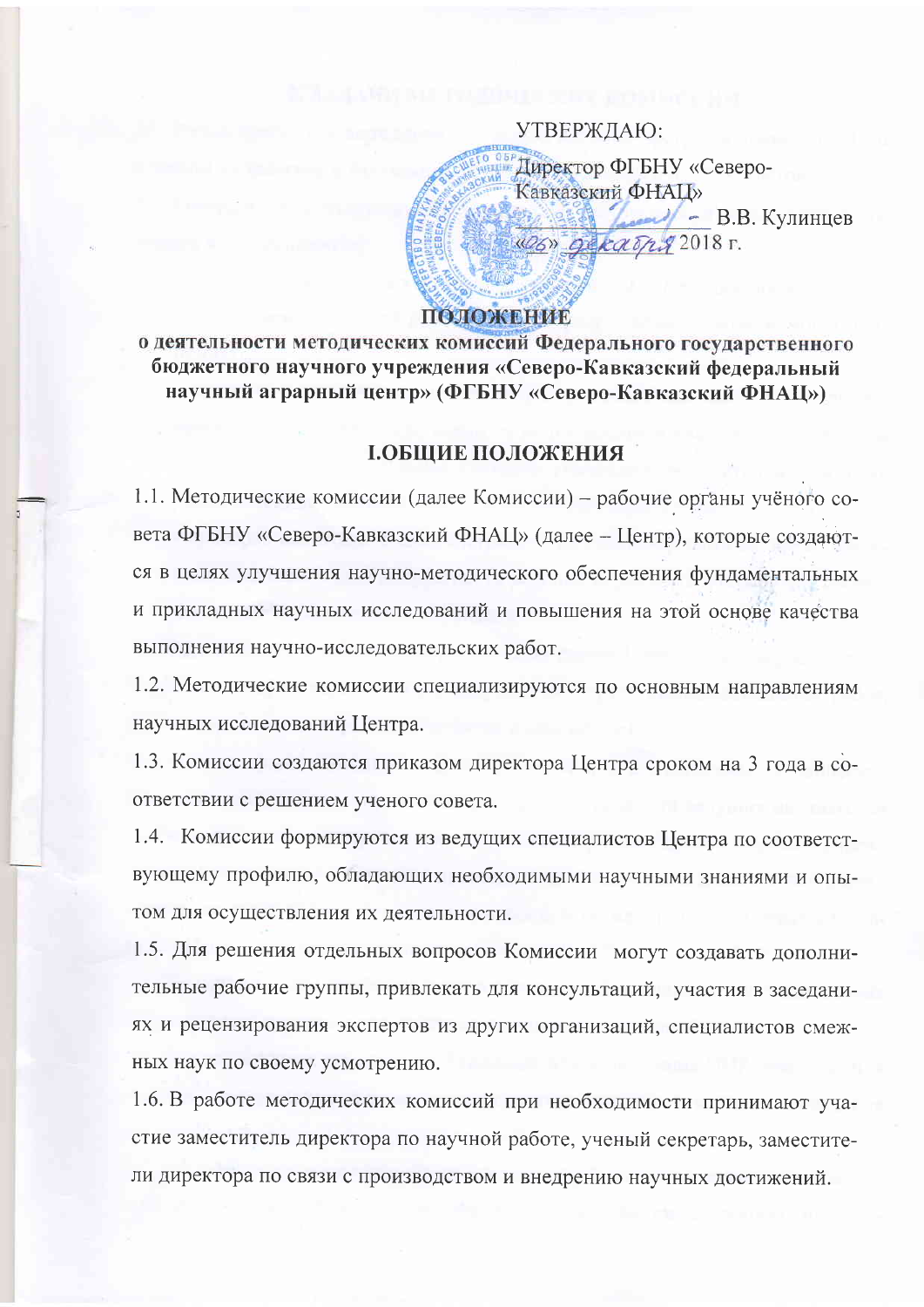### 2. ЗАДАЧИ МЕТОДИЧЕСКИХ КОМИССИЙ

2.1. Рассмотрение и утверждение методик и рабочих программ проведения НИР с учетом их новизны и актуальности, приемка полевых и других опытов.

2.2. Контроль (по соответствующим отраслям) достоверности результатов, полученных в экспериментах:

- наличие утвержденных Комиссиями программ и методик проведения научно-исследовательской работы, без которых полевые опыты не могут быть приняты;

- проверка в присутствии исполнителя и руководителя данной экспериментальной работы непосредственно на полях закладки опытов, особо обращая внимание при этом на выдержанность утвержденной в установленном порядке методики полевого опыта, качественное оформление;

- проверка совместно с администрацией или назначенными ею представителями правильности и аккуратности ведения первичных документов, соблюдения унифицированности журналов.

2.3. Рассмотрение и предоставление учёному совету Центра для утверждения годовых промежуточных отчетов о результатах научно-исследовательских работ, тем диссертационных работ аспирантов и соискателей.

Заключения по указанным в настоящем пункте и п. 2.1 вопросам методические комиссии дают только при наличии письменных рецензий ведущих научных сотрудников Центра или привлеченных для этого ученых других научных учреждений. Рецензенты назначаются председателем совместно с заместителей директора по научной работе из состава комиссии, а также из числа научных сотрудников Центра или других научных организаций.

2.4. Организация при необходимости внутреннего или внешнего рецензирования предлагаемых программ или проектов научных исследований.

2.5. Анализ научных методик, необходимых для выполнения НИР, предложения наиболее эффективных, с точки зрения поставленных целей, методик проведения исследований.

2.6. Выработка аргументированных рекомендаций по использованию современной методической базы, в том числе с привлечением сторонних исследо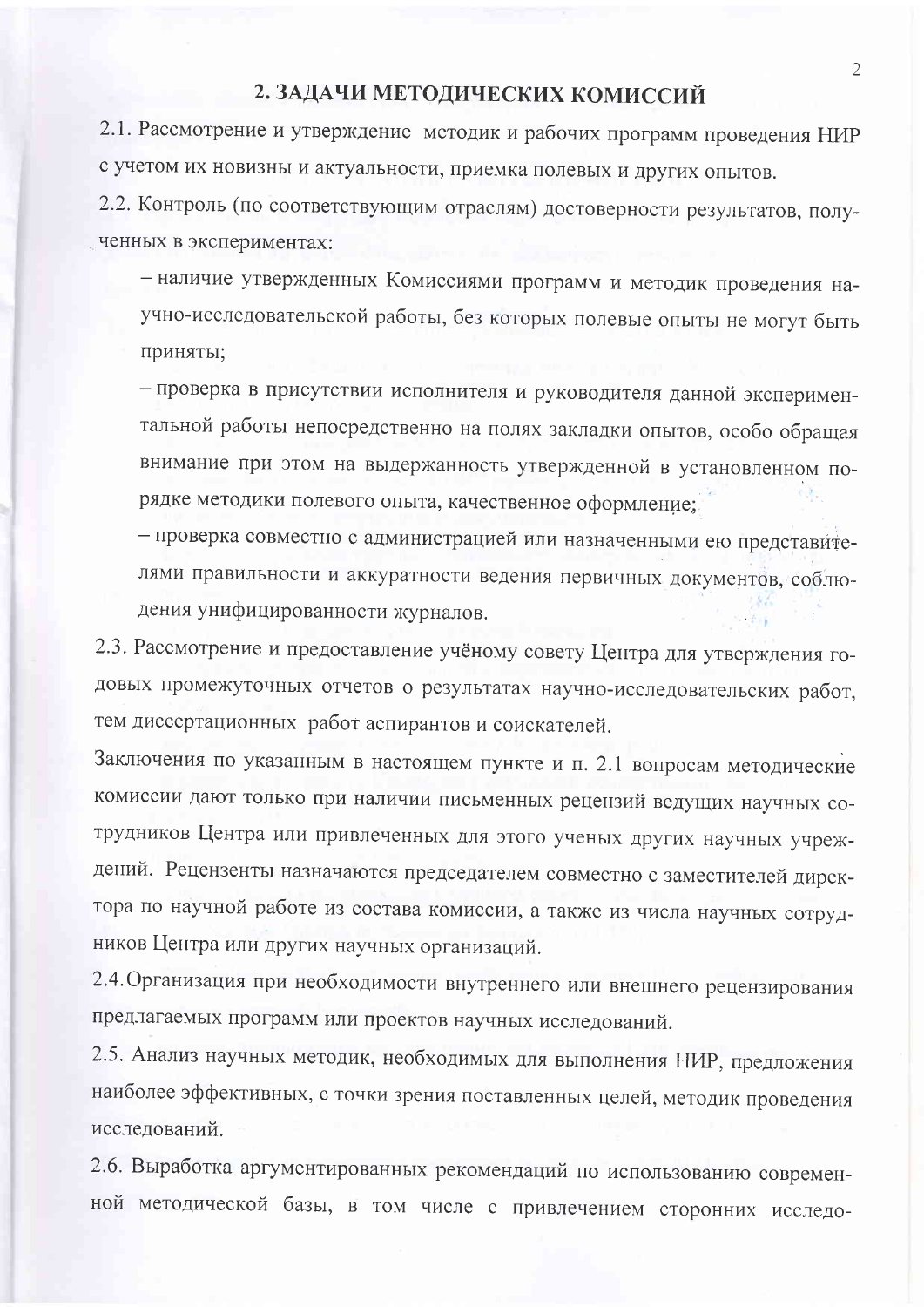вательских центров (институтов, лабораторий, научных групп, университетов и др.).

## 3. ОРГАНИЗАЦИЯ РАБОТЫ КОМИССИЙ

3.1. Председатель и секретарь Комиссий назначаются из числа членов методической комиссии и освобождаются от обязанности приказом директора Центра.

3.2. Председатель осуществляет общее руководство работой Комиссии:

- распределяют обязанности и поручения между членами Комиссии,

требуют отчета об их выполнении;

- формируют планы работы Комиссии, организуют их исполнение;

- запрашивают у исполнителей НИР необходимую для работы Комиссии дополнительную информацию и документацию;

- формируют рабочие группы, приглашают экспертов на заседания и для рецензирования;

- контролируют ведение документации Комиссии;

-подписывают протоколы решений и передают их на исполнение руководителям НИР;

- контролируют исполнение принятых Комиссией решений;

- координируют работу Комиссии с научными коллективами, выполняющими НИР.

3.3. Председатель Комиссии имеет право:

- присутствовать на заседаниях ученого совета, отчетных сессиях, совещаниях директора Центра по вопросам выполнения НИР;

- запрашивать у научных коллективов, выполняющих НИР, информацию о реализации решений Комиссии;

- вносить предложения по улучшению выполнения НИР руководству Центра.

3.4. Комиссии проводят заседания в соответствии с планами работ. Планы и отчеты методических комиссий утверждаются учёным советом Центра.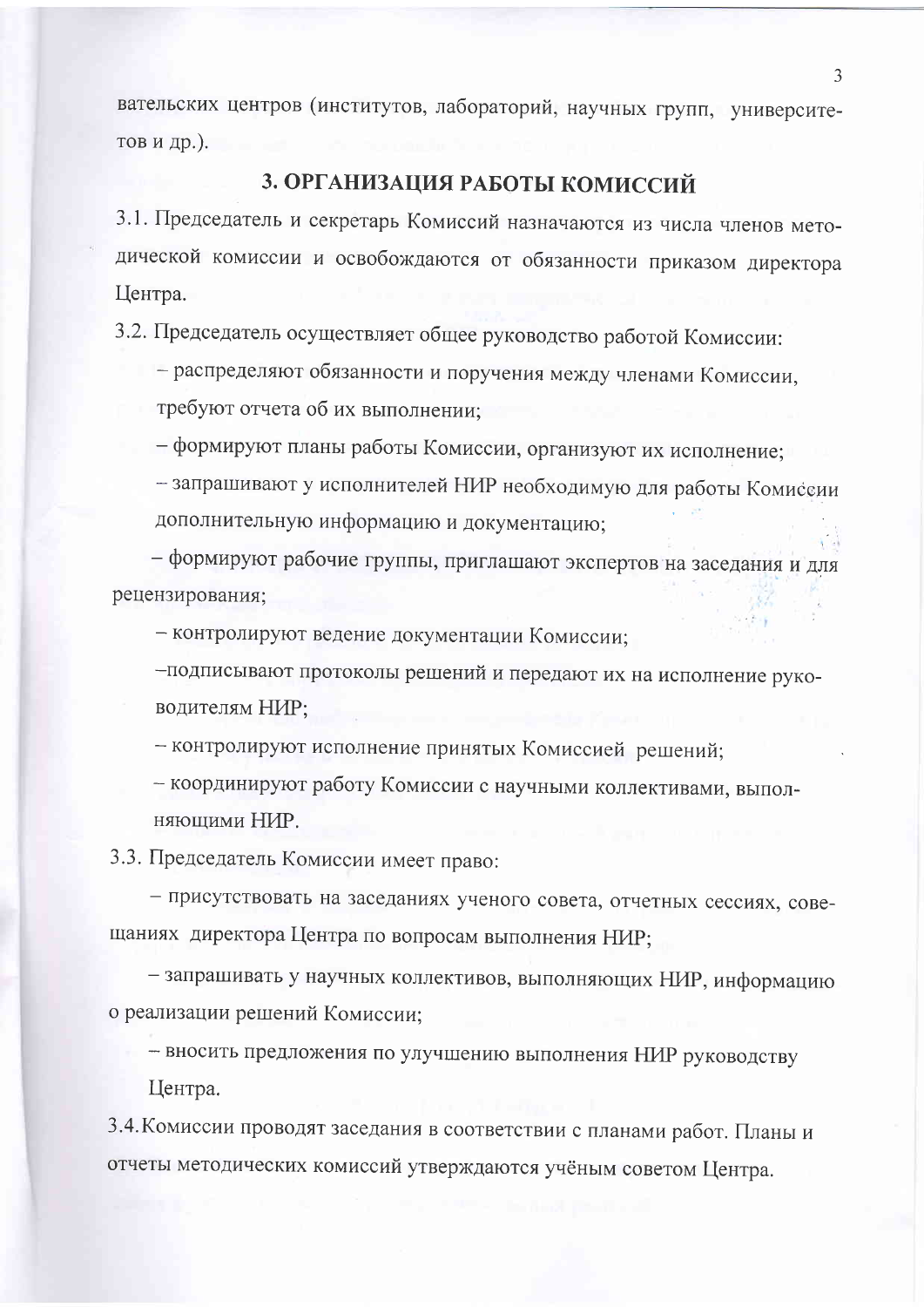3.5. Решение принимается открытым голосованием. Решение считается принятым, если за него проголосовали более половины членов Комиссии, участвующих в заседании.

3.6. По итогам заседания Комиссии составляются протоколы, которые подписываются председателем Комиссии.

3.7. Решения Комиссии в 5-дневный срок направляются для реализации научным коллективам, выполняющим НИР.

3.8.В случае объективной невозможности полной или частичной реализации решения, руководители научных коллективов вправе просить Комиссию о выработке альтернативного решения. В этом случае Комиссия проводит повторное заседание и рассматривает предложения руководителей научных коллективов.

# 4. ПРАВА И ОБЯЗАННОСТИ ЧЛЕНОВ КОМИССИЙ

4.1. Члены Комиссии обязаны:

- участвовать в работе Комиссии во всех ее формах;

- выполнять поручения председателя Комиссии;

- своевременно информировать председателя Комиссии о временной невозможности участия в заседании или работе Комиссии.

4.2. Члены Комиссии и Секции имеют право:

- вносить предложения по улучшению работы Комиссии в пределах своей компетенции:

- знакомиться с информацией, необходимой для работы, запрашивать через председателя Комиссии дополнительную информацию;

- вносить в протокол заседания Комиссии любые замечания и предложения по обсуждаемому вопросу, отражающие их личное мнение.

### 5. ОТВЕТСТВЕННОСТЬ

5.1. Члены Комиссии несут ответственность за своевременное выполнение своих функций и компетентность выработанных решений.